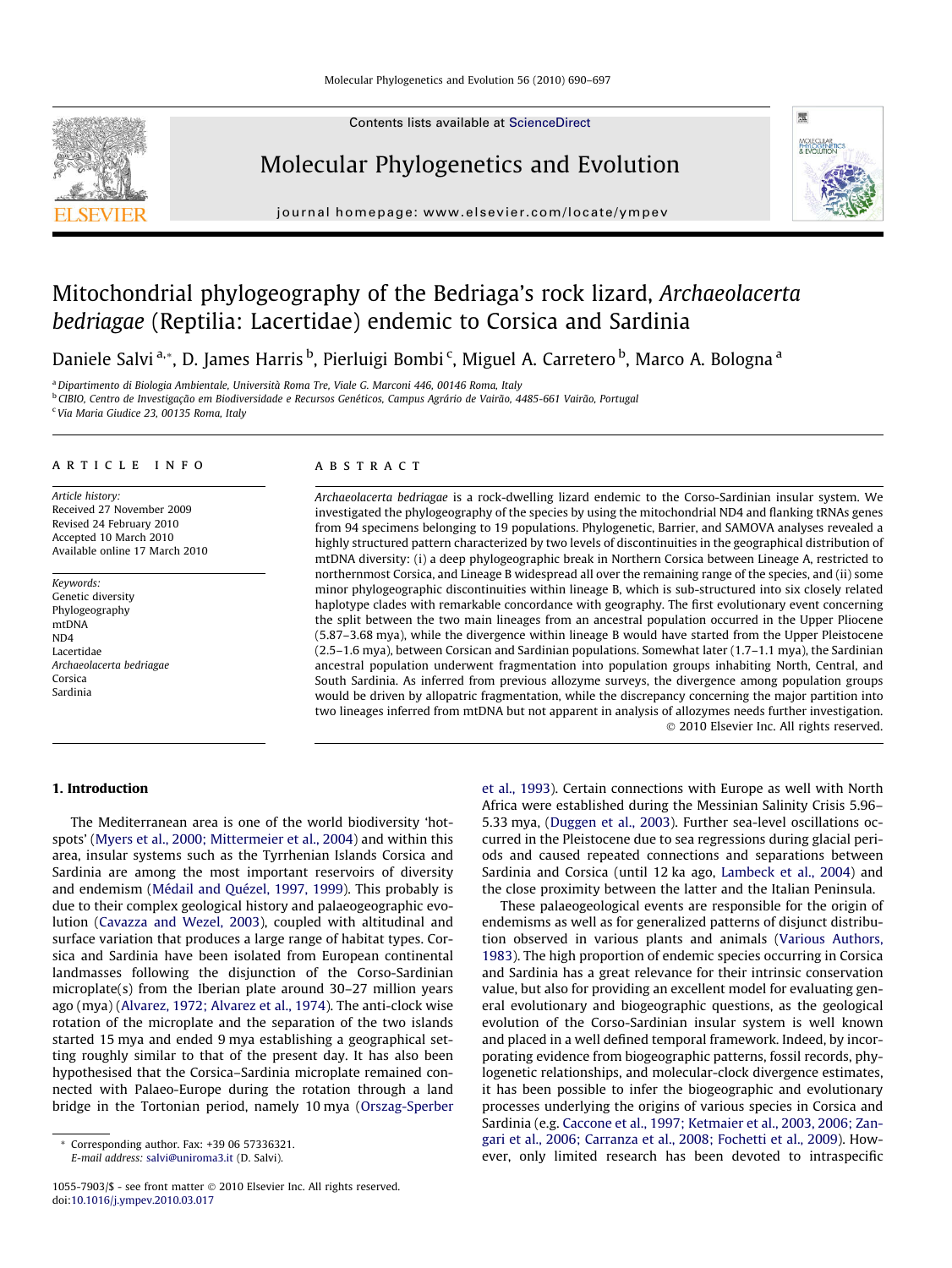<span id="page-1-0"></span>genetic diversity and phylogeography of Corsican/Sardinian species [\(Capula, 1996; Lecis and Norris, 2004; Harris et al., 2005; Ket](#page-6-0)[maier et al., 2006; Salvi et al., 2009b\)](#page-6-0) and to clarify the microevolutionary processes involved in shaping diversity patterns within Corsica and Sardinia.

The Bedriaga's rock lizard, Archaeolacerta bedriagae (Camerano, 1885) represents an excellent model to test generalized patterns of endemicity and diversification in Corsica and Sardinia since it is strictly a Corso-Sardinian endemic and widespread in both islands. This lizard, according to the revision by [Arnold et al.](#page-6-0) [\(2007\)](#page-6-0), represents a monotypic genus in a monophyletic group of Palaearctic and Oriental genera of the tribe Lacertini Oppel, 1811 (subfamily Lacertinae, family Lacertidae). The phylogenetic position of this species within the Palaearctic lizard radiation and the biogeographic scenarios underlying its current distribution still remain unclear. Phylogenetic hypotheses based on morphology, as well as on nuclear and mitochondrial DNA data, recovered an ambiguous placement for this species, being unresolved or related from time to time to many different species belonging to several genera including Algyroides Bibron & Bory de Saint-Vincent, 1833, Dalmatolacerta Arnold, Arribas & Caranza, 2007, Darevskia Arribas, 1997, Dinarolacerta Arnold, Arribas & Caranza, 2007, Podarcis Wagler, 1830, Sclerarcis Fitzinger, 1843, Takydromus Daudin, 1802, Teira Gray, 1838, Zootoca Wagler, 1830 ([Arnold, 1973; Arribas, 1999;](#page-6-0) [Harris et al., 1998; Fu, 2000; Carranza et al., 2004; Arnold et al.,](#page-6-0) 2007; Mayer and Pavličev, 2007; Pavličev and Mayer, 2009). Within A. bedriagae four subspecies have been described: A.b. bedriagae from Corsica, and A.b. sardoa (Peracca, 1903), A.b. paessleri (Mertens, 1927), and A.b. ferrerae (Stemmler, 1962) from Sardinia. However, these subspecies are not supported by genetic ([Salvi et al.,](#page-7-0) [2009a,b](#page-7-0)) or morphological data ([Salvi et al., 2008](#page-7-0)). Archaeolacerta bedriagae is a strictly rock-dwelling lizard [\(Bombi et al., 2009a\)](#page-6-0) and shows several morphological features associated with living on rocky surfaces and the use of narrow crevices as refuges, including flattened head and body, reduced cranial ossification in adults, unkeeled dorsal body scales, and laterally compressed and often kinked toes in the vertical plane (see e.g. [Arnold, 1973; Arnold](#page-6-0) [et al., 2007\)](#page-6-0). Previous studies examined the allozyme variation of A. bedriagae [\(Salvi et al., 2009a, 2009b\)](#page-7-0), revealing high polymorphism and a low differentiation among populations, without a clear geographical pattern.

The aim of this paper is to investigate intraspecific genealogy of A. bedriagae in an explicitly phylogeographic framework, using

mtDNA sequence data to uncover the evolutionary history of this endemism, and to provide a biogeographic model to compare with other Corso-Sardinian endemisms.

## 2. Materials and methods

#### 2.1. Sampling

Specimens employed in the molecular analyses with locality details and population acronyms used in the paper, are reported in Table 1 and [Fig.](#page-2-0) 1. Collecting localities were selected with the aim of covering the whole range and of obtaining a representative sample. Thus, samples from each geographic region were analysed, including all four subspecies ([Fig. 1\)](#page-2-0). We sampled a total of 94 individuals from 19 localities.

## 2.2. DNA extraction, amplification and sequencing

Total genomic DNA was extracted from alcohol-preserved tail muscle collected from live specimens following standard high-salt protocols [\(Sambrook et al., 1989\)](#page-7-0). A fragment of 848 base pairs (bp) from mitochondrial DNA including the ND4 gene and the tRNAs for Serine (tRNA<sup>Ser</sup>), Histidine (tRNA<sup>His</sup>), and Leucine (tRNA<sup>Leu</sup>) was amplified by polymerase chain reaction (PCR) using primers ND4 and Leu published by [Arévalo et al. \(1994\).](#page-6-0) Amplifications were conducted in 25  $\mu$ L volumes, containing 2.5  $\mu$ L of 10 $\times$  reaction buffer (Ecogen), 3.2 mM MgCl<sub>2</sub>, 0.4 mM each dNTP, 0.2  $\mu$ M each primer, 1 U of Ecotaq DNA polymerase (Ecogen), and approximately 50 ng genomic DNA. Amplification conditions consisted of a predenaturing step of 3 min at 94  $\degree$ C followed by 40 cycles of a denaturing step of 30 s at 94 °C, annealing at 50 °C for 30 s, extension at 72 °C for 45 s, and the final extension at 72 °C for 4 min. The PCR products were enzymatically purified and sequenced on an ABI Prism 310 automated sequencer (Applied Biosystems), with the same primers used for amplification.

#### 2.3. Phylogenetic analysis and sequence divergence

Sequence alignment was performed manually using Bioedit v. 5.0.9. ([Hall, 1999](#page-6-0)). Four species belonging to two additional genera of the tribe Lacertini (sensu [Arnold et al., 2007\)](#page-6-0) were employed as outgroups in the phylogenetic analyses, Podacis sicula (Rafinesque-

Table 1

Geographical locations, sample sizes, names and frequencies of the haplotypes found, and estimates of haplotype diversity  $(h)$  and nucleotide  $(\pi)$  diversity for the studied populations of A. bedriagae.

| Sample         | Locality                                         | Altitude   | Coordinates                          | Sample size    | Haplotypes $(n)$               | h            | $\pi [10^2]$  |
|----------------|--------------------------------------------------|------------|--------------------------------------|----------------|--------------------------------|--------------|---------------|
|                |                                                  | (m a.s.l.) |                                      |                |                                |              |               |
| C <sub>1</sub> | Ruisseau de Capronale, Ométa (Corsica)           | 1331       | 42° 19' N 8° 49' E                   | 4              | c1a(1); c1b(1); c1c(2)         | 0.833(0.222) | 4.093 (1.208) |
| C <sub>2</sub> | Gorges de la Restonica, Corte (Corsica)          | 1255       | 42° 14′ N 9° 02′ E                   | 6              | $c2a(3)$ ; $c2b(2)$ ; $c2c(1)$ | 0.733(0.155) | 0.110(0.030)  |
| C <sub>3</sub> | Piana, Porto (Corsica)                           | 387        | 42° 14' N 8° 34' E                   | 3              | c3(3)                          | 0.000(0.000) | 0.000(0.000)  |
| C <sub>4</sub> | U' Fium'Orbu, Ghisoni (Corsica)                  | 428        | 42 $\degree$ 06' N 9 $\degree$ 15' E | 5              | $c4a(4)$ ; $c4b(1)$            | 0.400(0.237) | 0.189(0.122)  |
| C <sub>5</sub> | Zicavo, Zicavo (Corsica)                         | 1230       | 41° 52′ N 9° 07′ E                   | 5              | c5(5)                          | 0.000(0.000) | 0.000(0.000)  |
| C <sub>6</sub> | L'hospidale, Porto Vecchio (Corsica)             | 1001       | 41° 40′ N 9° 12′ E                   | 5              | $c6a(3)$ ; $c6b(1)$ ; $c6c(1)$ | 0.700(0.218) | 0.945(0.528)  |
| C <sub>7</sub> | Roccapina, Sartène (Corsica)                     | 83         | 41° 29' N 8° 56' E                   | 6              | c7a(3); c7b(3)                 | 0.600(0.129) | 0.923(0.199)  |
| C8             | Bonifacio, Bonifacio (Corsica)                   | 135        | 41° 24′ N 9° 07′ E                   | 6              | c8a(3); c8b(3)                 | 0.600(0.129) | 0.213(0.046)  |
| S <sub>1</sub> | Punta dei Colmi, La Maddalena Island (Sardinia)  | 106        | 41° 13' N 9° 23' E                   | 4              | s1(4)                          | 0.000(0.000) | 0.000(0.000)  |
| S <sub>2</sub> | Punta Marmorata, S. Teresa di Gallura (Sardinia) | 3          | 41° 15' N 9° 14' E                   | 4              | s2(4)                          | 0.000(0.000) | 0.000(0.000)  |
| S <sub>3</sub> | Petraiaccio, Caprera Island (Sardinia)           | 72         | 41° 12′ N 9° 27′ E                   | $\overline{4}$ | s3(4)                          | 0.000(0.000) | 0.000(0.000)  |
| S <sub>4</sub> | Capo d'Orso, Palau (Sardinia)                    | 113        | 41° 10′ N 9° 24′ E                   | $\overline{4}$ | s3(4)                          | 0.000(0.000) | 0.000(0.000)  |
| S <sub>5</sub> | Monte Moro, Cannigione (Sardinia)                | 419        | 41° 06' N 9° 31' E                   | $\overline{4}$ | s3(4)                          | 0.000(0.000) | 0.000(0.000)  |
| S <sub>6</sub> | Monte Limbara, Tempo Pausania (Sardinia)         | 1306       | 40° 51' N 9° 10' E                   | 6              | $s6a(4)$ ; $s6b(1)$ ; $s6c(1)$ | 0.600(0.215) | 0.229(0.078)  |
| S7             | Nuraghe Ortachis, Bolotana (Sardinia)            | 1034       | 40° 21′ N 8° 54′ E                   | 6              | s7(6)                          | 0.000(0.000) | 0.000(0.000)  |
| S <sub>8</sub> | Supramonte, Oliena (Sardinia)                    | 1233       | 40° 15' N 9° 25' E                   | 6              | $s8a(3)$ ; $s8b(3)$            | 0.600(0.129) | 0.147(0.032)  |
| S <sub>9</sub> | Gennargentu, Fonni (Sardinia)                    | 1783       | 39° 59' N 9° 19' E                   | 5              | s9(5)                          | 0.000(0.000) | 0.000(0.000)  |
| <b>S10</b>     | Monte Genis, Villasalto (Sardinia)               | 776        | 39° 24′ N 9° 18′ E                   | 5              | s10(5)                         | 0.000(0.000) | 0.000(0.000)  |
| S11            | Monte Settefratelli, Burcei (Sardinia)           | 483        | 39° 17' N 9° 24' E                   | 6              | $s10(4)$ , $s11b(2)$           | 0.533(0.172) | 0.315(0.102)  |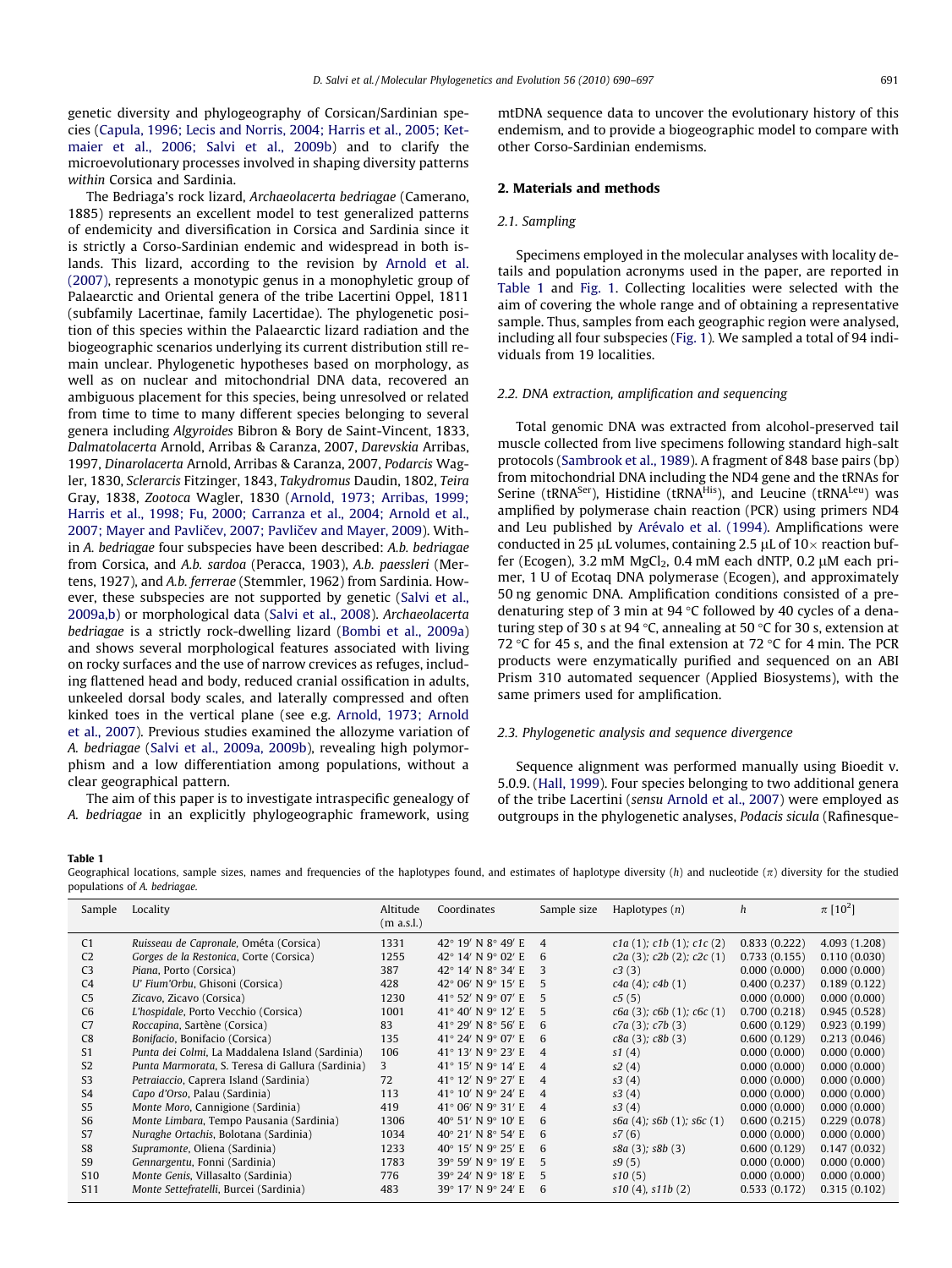<span id="page-2-0"></span>

Fig. 1. (A) Phylogenetic relationships among the 29 Archaeolacerta bedriagae haplotypes based on Bayesian analysis of the ND4 and flanking tRNAs genes (outgroup species not shown). The topology is equivalent in MP and ML analyses. Bootstrap values and Bayesian Posterior Probabilities for the main nodes are shown (MP/ML/BPP). The two main lineages are indicated and the sub-clades found in Lineage B are referred in the text and coloured in the map as follow: clade b1: blue; clade b2: dark green; clade b3: light green; clade b4: amaranthine; clade b5: light blue; clade b6: orange. (B) Geographical location of the sampled populations and their haplotype composition, and results of the barrier analysis. Populations are coloured according to the frequency of the haplotypes clades identified by phylogenetic analyses. The genetic barriers  $\alpha$ ,  $\beta$ , and  $\gamma$  are represented by lines which thickness is proportional to the ratio between genetic distance values between populations on both side of each barrier to the average genetic distance among populations in the whole dataset. (C) Haplotypes networks recovered by statistical parsimony analysis. Haplotypes are represented by circles with size proportional to their frequencies and coloured according to clades recovered in phylogenetic analyses. Black circles represent missing haplotypes (extinct or not sampled). For geographical detail on sampling locations and haplotype codes see [Table 1.](#page-1-0)

Schmalz, 1810), P. muralis (Laurenti, 1768), P. hispanica (Steindachner, 1870), and Lacerta viridis (Laurenti, 1768) (Accession Numbers DQ001021, DQ001020, EU269589, and AM176577, respectively). Although the systematic position of A. bedriagae is still far from being clear (see [Harris et al., 1998; Fu, 2000; Arnold et al., 2007;](#page-7-0) Mayer and Pavličev, 2007; Pavličev and Mayer, 2009), we used as outgroups representatives of both the likely-allied genus Lacerta Linnaeus, 1758, and the less related Podarcis Wagler, 1830. We used multiple methods to infer phylogenetic relationships among A. bedriagae haplotypes: Maximum Parsimony (MP), Maximum Likelihood (ML), and Bayesian inference (BI). In addition to these tree-building methods we analysed the genealogical relationships among haplotypes by means of a statistical parsimony network ([Templeton et al., 1992\)](#page-7-0). MP analyses were performed in  $PAUP^T$ 4.0b10 [\(Swofford, 2002\)](#page-7-0) (ACCTRAN optimization, gaps coded as a new state, TBR branch swapping), using heuristic searches. Bootstrap support for MP trees was calculated using 10,000 replicates. For ML analyses a model of evolution was chosen through the Akaike information criterion (AIC) implemented in Modeltest 3.7 ([Posada and Crandall, 1998\)](#page-7-0). ML analyses were performed using the software PAUP<sup>+</sup> 4.0b10, with a heuristic search strategy, and bootstrap support was calculated using 100 replicates (heuristic search, stepwise addition, 10 random-sequence addition replicates, TBR branch swapping). BI was performed using the software MrBayes 3.1 ([Huelsenbeck and Ronquist, 2001](#page-7-0)), which employs a Metropolis-coupled, Markov chain Monte Carlo (MC-MCMC) sampling approach. A four-chain MC-MCMC analysis was run twice in parallel (with the default heating values) for 2.1  $\times$  10<sup>6</sup> generations starting with random trees, and trees were sampled every 100 generations. The model of evolution was the one chosen by Modeltest and used for ML analysis. The log-likelihood values of the sample point were plotted against the generation time, and ''burn-in" data sampled from generations preceding the stationarity of the Markov Chain were discarded. Combining the remaining trees, a 50%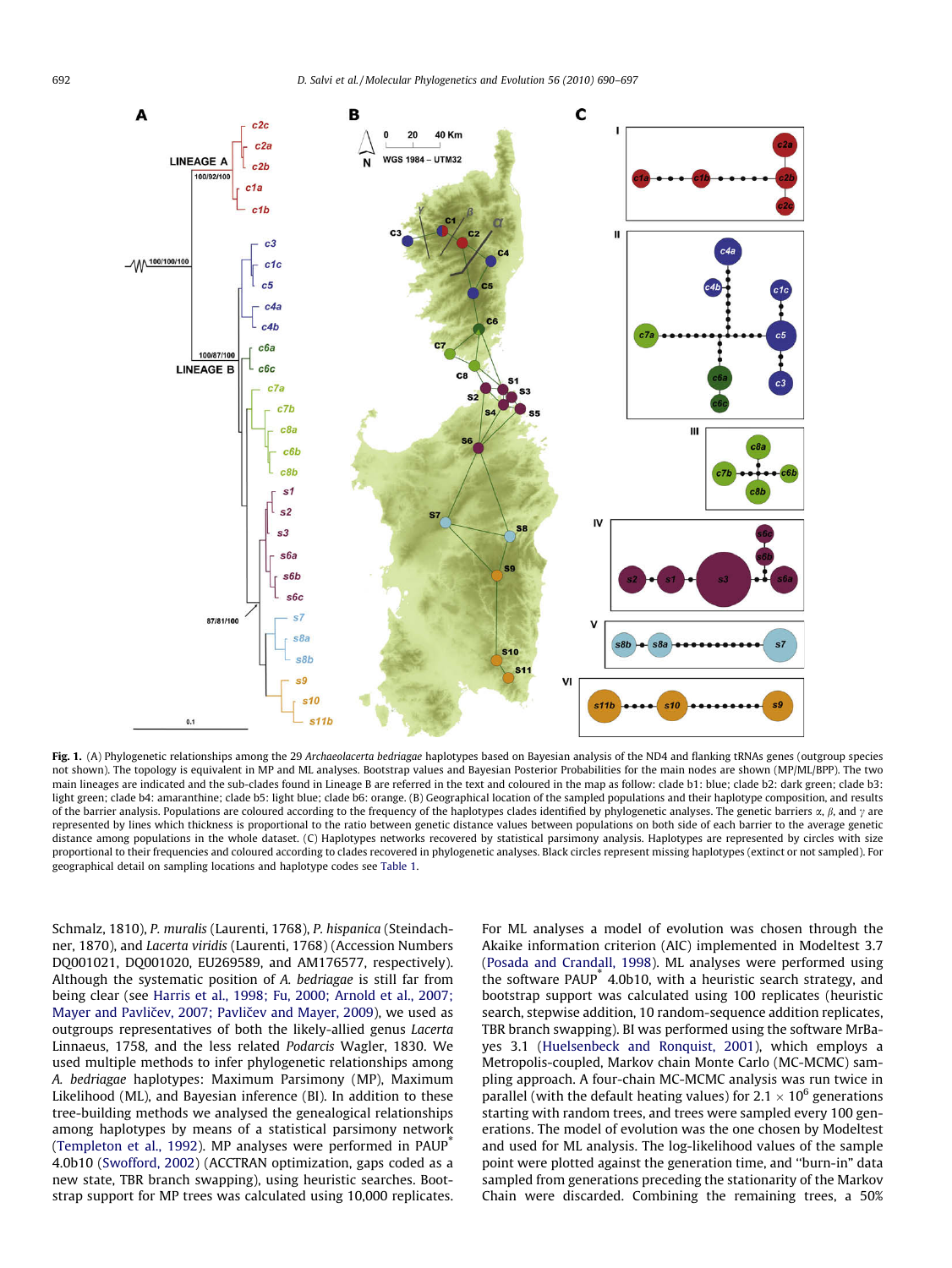majority consensus tree was generated. The frequency of any particular clade of the consensus tree represents the posterior proba-bility of that clade ([Huelsenbeck and Ronquist, 2001](#page-7-0)). Two independent replicates were conducted and inspected for consistency to avoid being trapped on local optima ([Huelsenbeck and](#page-7-0) [Bollback, 2001\)](#page-7-0). The statistical parsimony network was constructed under the 95% probability criterion using the software TCS 1.1. [\(Clement et al., 2000](#page-6-0)). The amount of genetic variation of populations was estimated as haplotype (h) and nucleotide  $(\pi)$ diversity using the software DNASP 4.0 ([Rozas et al., 2003\)](#page-7-0).

#### 2.4. Phylogeographic analysis

An analysis of molecular variance (AMOVA) was used to examine the amount of genetic variability partitioned within and among populations using the software Arlequin 3.1 with significances assessed by 10,100 permutations [\(Excoffier et al., 2005\)](#page-6-0). The genetic structure was investigated through the spatial analysis of molecular variance (SAMOVA) with SAMOVA 1.0 ([Dupanloup et al., 2002\)](#page-6-0). This method is based on a simulated annealing procedure aimed at identifying groups of populations that are geographically homogeneous and maximally differentiated in terms of among-group component  $(F<sub>CT</sub>)$  of the overall genetic variance, without the prior assumption of group composition that is necessary for AMOVA. The program was run for 10,000 iterations from each of 100 random initial conditions, and testing all the grouping options (predefined number of groups  $(K)$  ranging from 2 to 18). The relationship between genetic differentiation (uncorrected-distance) among populations and their geographical distances (linear distance in km) was evaluated through a Mantel test with 30,000 permutations, as implemented in the software IBDWS 3.15 [\(Jensen](#page-7-0) [et al., 2005\)](#page-7-0). To provide a geographic representation of genetic discontinuities between populations, we identified the geographic areas associated with a significant genetic change using the methods of [Manni et al. \(2004\)](#page-7-0) implemented in the software BARRIER 2.2. Following this method, a geometric network connecting all the adjacent sampled populations is computed using Delaunay triangulation, and from the intersection of the medians of each triangle a Voronoï tessellation is obtained. Genetic distances are calculated for all neighboring populations and associated to each edge of the network. We used uncorrected-pairwise genetic distance as a measure of genetic differentiation between populations. Then a number of barriers were identified through the Monmonier's algorithm across the edge of the network associated with higher values of genetic distance between populations. The number of barriers needs to be defined a priori. We represented only barriers including values of pairwise genetic differentiation higher than the average calculated on the whole samples.

#### 2.5. Divergence time estimates

Calibrating the molecular clock based on fossils is not possible for A. bedriagae due to a lack of such records. However, calibration for the ND4 region is available for several reptiles including Lacertidae. To get a rough approximation of the divergence time for the main phylogroups, we used both the higher and the lower sequence divergence rates proposed by [Pinho et al. \(2007\)](#page-7-0) for the ND4–tRNA<sup>Leu</sup> mitochondrial fragment (2.78% and 1.74% per million years, respectively). These evolutionary rates have been estimated from molecular clocks calibrated for Podarcis species on independent geological events [\(Poulakakis et al., 2005](#page-7-0)). We used a relaxed molecular clock and Bayesian coalescent approach as implemented in beast 1.4 ([Drummond and Rambaut, 2006](#page-6-0)). We performed two different searches under the HKI + G model (previously estimated by Modeltest excluding from the dataset the outgroup sequences) assuming the two ND4 specific divergence rates proposed by [Pinho](#page-7-0) [et al. \(2007\)](#page-7-0) for lacertids. For each search three independent MCMC analyses 3  $\times$  10<sup>7</sup> steps long were performed sampling every 1000 generations. Samples from independent runs, which yielded similar results, were combined and convergence of the chains was checked using the program Tracer 1.3 [\(Rambaut and Drummond,](#page-7-0) [2004](#page-7-0)).

#### 3. Results

We obtained a fragment of 848 base pairs (bp) of the mitochondrial ND4 and flanking tRNAs genes from all 94 specimens studied. The ND4, tRNA<sup>SER</sup>, and tRNA<sup>LEU</sup> sequences contained no indels. Alignment of tRNA<sup>HIS</sup> required insertion/deletion in one place among Podarcis species sequences employed as outgroup and the ingroup sequences. There were 118 variable sites (13.9% of the total nucleotide positions), of which 95 were parsimony informative. Concerning the ND4 fragment (678 bp), 110 nucleotide positions were variable, of which 27 were in the first, 9 in the second, and 74 in the third codon position. Twenty-two out of 225 amino acid sites (corresponding to 9.78% of the total amino acid sites) were variable. All four outgroup sequences represented unique haplotypes. Including outgroup taxa, 308 nucleotide positions (36.06% of the total nucleotide positions) were variable, and 214 were parsimony informative.

A total of 29 haplotypes were identified (GenBank Accession Numbers: FN667883–FN667911) among the 94 ingroup sequences. The number of observed haplotypes within populations ranged from one (10 populations) to three (four populations). Estimates of haplotype (h) and nucleotide ( $\pi$ ) diversity for each population are given in [Table 1.](#page-1-0) The highest values of both haplotype and nucleotide diversity occurred in sample C1. Relatively high values of haplotype and nucleotide diversity occurred also in populations C2, C6, C7. Ten populations showed a complete lack of genetic diversity (C3, C5, S1–S5, S7, S9–S10).

#### 3.1. Phylogenetic analysis and sequence divergence

The MP analysis identified eight equally most parsimonious trees (tree length = 539; consistency index excluding uninformative sites = 0.634; retention index = 0.807). The ML tree was estimated with the best-fit model  $GTR + G + I$  (proportion of invariant sites = 0.50; shape parameter  $\alpha$  = 1.73; four rate categories). The log-likelihood  $(-LnL)$  of the best ML tree obtained was  $-LnL = 3642.22$ .

All the phylogenetic trees (MP, ML, and BI) and the statistical parsimony network supported the same phylogenetic grouping of haplotypes [\(Fig. 1\)](#page-2-0). In particular, the consensus of the MP trees differed from the BI tree only in being less resolved and the ML tree showed only one minor difference of a short terminal branch with respect to the BI tree.

The 29 A. bedriagae haplotypes clustered in two main mtDNA clades, namely Lineage A and B, the latter of which can be further subdivided into six (b1–b6) sub-clades with remarkable concordance with geography. Lineage A is geographically restricted to northern Corsica and includes haplotypes from Restonica valley and Ométa populations (samples C2 and C1, respectively). Lineage B is widespread in Corsica and Sardinia and is sub-structured into six closely related haplotype clades consistently distributed from North to South: one (b1) comprising haplotypes from three central Corsica populations and those from Ométa, the second and the third (b2, b3) including haplotypes from three southern Corsica populations, and the last three (b4, b5, b6) grouping haplotypes from North, Central and South Sardinia, respectively. These Sardinian haplotype groups form a statistically supported monophyletic unit ([Fig. 1](#page-2-0)).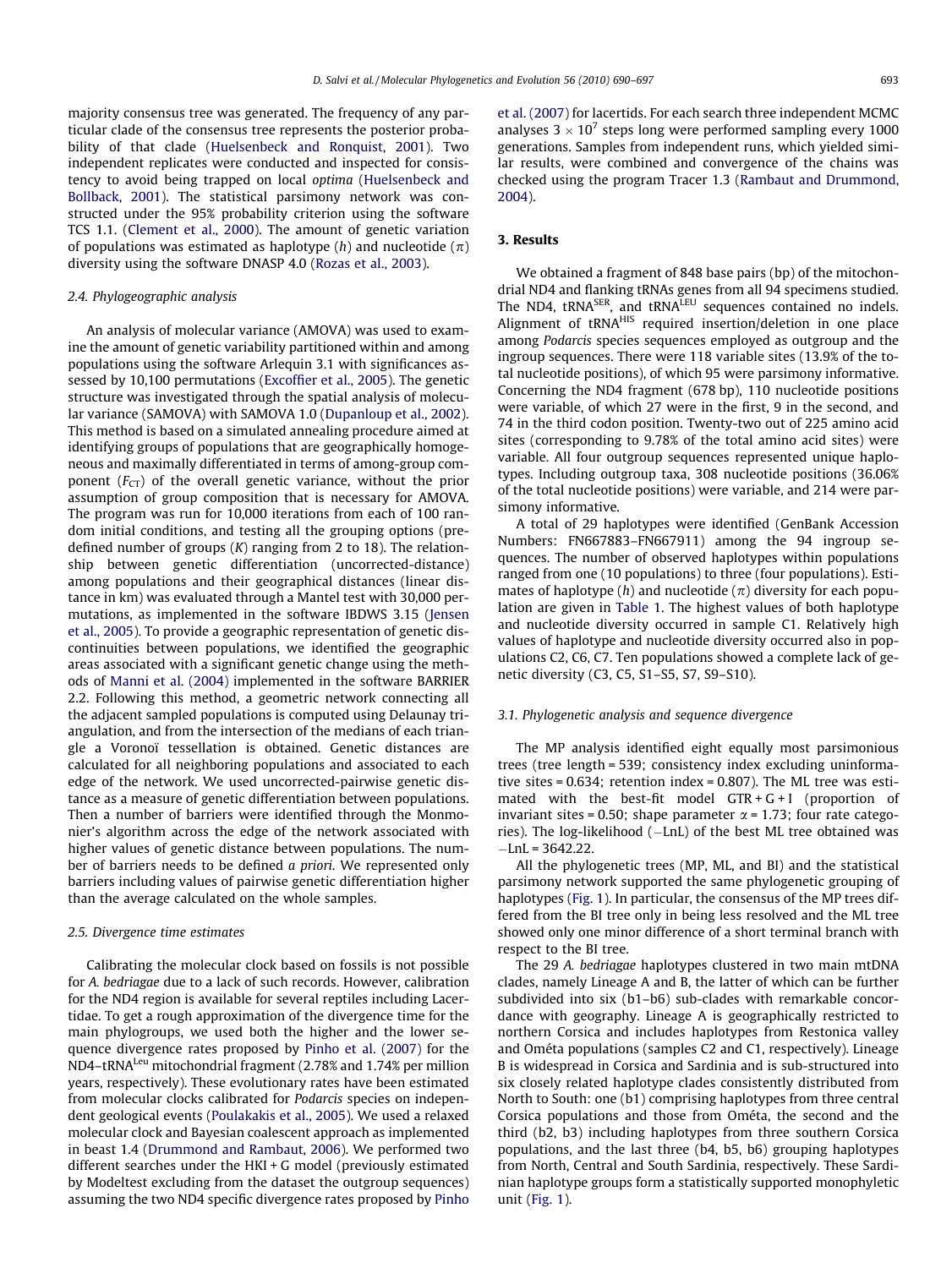The two main lineages, A and B, are supported by very high bootstrap values ([Fig. 1](#page-2-0)) as well as most of their sub-clades, while relationships between sub-clades within lineage B are poorly resolved.

All haplotypes found in one population were exclusive to it, except the haplotype s3, which is carried by individuals from three very close populations of North-eastern Sardinia (populations S3, S4, and S5), and the haplotype s10, distributed in the southernmost Sardinian populations (populations S10 and S11). Only in the population from Ométa (sample C1) were haplotypes found that were included in different mitochondrial lineages (haplotypes c1a and  $c1b$  in Lineage A; haplotype  $c1c$  in Lineage B).

The sequence divergence (uncorrected p-distance) among haplotypes ranged from 0.13% to 7.64%. The average p-distance between Lineages A and B is 6.85%. The within-group average is 0.74% and 2.57% for Lineages A and B, respectively.

The statistical parsimony analysis confirmed the results of the phylogenetic analyses, but it provided more resolution on relationships among haplotypes within sub-clades. The 29 haplotypes, into which the sequences of A. bedriagae were collapsed, were grouped into six unconnected networks. The maximum number of mutational steps allowing for a 95% parsimonious connection between haplotypes was estimated at 12. Two ambiguous connections within Network I and II were removed. Networks nearly correspond to phylogenetic clades identified by the MP, ML and BI analyses. Network I corresponds to Lineage A, Network II–VI to Lineage B. However, Network II includes haplotypes clustered in clade b1, b2 and haplotype c7a from b3; Network III includes the remaining haplotypes from b3 clade; Networks IV, V, and VI correspond to clade b4, b5, b6, respectively.

#### 3.2. Phylogeographic analysis

The overall differentiation among populations was very high and statistically significant ( $F_{ST}$  = 0.89,  $P$  < 0.001). The AMOVA revealed that differences among populations accounted for 88.55% of the overall genetic variance observed and differences within population for 11.45%.

The best partitioning of the genetic diversity by SAMOVA was obtained when samples were grouped from two to six groups (see Table 2 and Fig. 2). After this threshold further increase of K would remove one population at a time from groups, thus not producing further informative-clusters. The genetic structure captured by SAMOVA identified the same geographic discontinuities found among haplotype clades delineated in phylogenetic analyses. Moving from  $K = 2$  to  $K = 6$ , different levels of SAMOVA closely reflect the geographic associations of haplotypes at different clade levels. With  $K = 2$  the deep partition between northern Corsican populations (samples C1 and C2) and the others (sample C3–C8, S1– S11) corresponding to the two main haplotype lineages (Lineage A and B) is recovered, while with  $K = 6$ , populations are grouped in North/Central/South Corsica and North/Central/South Sardinia according to the lowest haplotype-clade level. Population C1, where haplotypes from both Lineage A and B occur, clustered to C2 (where only haplotypes from Lineage A occur) or to other Corsican/Sardinian population groups (where haplotypes from Lineage B occur) in different levels of SAMOVA, reflecting an ambiguous assignment to the main haplotype/population groups. Results of SAMOVA analysis are reported in Fig 2 with different grouping levels, from  $K = 2$  to  $K = 6$ , indicated by contour lines. The components of genetic variance explained for each grouping option are presented in Table 2.

Mantel tests revealed a significant correlation between genetic differentiation and geographic distance between populations  $(r = 0.52; P < 0.001)$ . This correlation increased  $(r = 0.77;$  $P < 0.0001$ ) when excluding from the analysis the most differentiated populations (sample C1 and C2) to take into account longterm historical divergence among populations as suggested by [Telles and Diniz-Filho \(2005\)](#page-7-0).

Three areas of relevant genetic discontinuity ( $\alpha$ ,  $\beta$ , and  $\gamma$ ) have been identified by the Monmonier's method with the software BARRIER ([Fig. 1](#page-2-0)). All these barriers are located in northern Corsica and separate populations C2 and C1 from each other and from the remaining populations. In particular, the most significant barrier  $(\alpha)$ , associated with the highest values of genetic distance between populations, is located south of population C2.

#### 3.3. Divergence time estimates

Considering a divergence rate of 2.74% or 1.78% per million years, the two main mitochondrial lineages found in A. bedriagae (Lineage A and B) diverged at 3.68/5.87 mya (95% high posterior density (HPD) interval of 1.72–6.13/2.80–5.49 mya). The most recent common ancestor (TMRCA) of the Lineage A was estimated at 0.53/0.84 mya (95% HPD: 0.18–0.98/0.30–1.54 mya); the TMRCA of the Lineage B was estimated at 1.59/2.53 mya (95% HPD:



Fig. 2. Group structures defined by the different levels of SAMOVA. Counter lines and polygons identify population clusters derived from SAMOVAs with different pre-defined numbers of clusters (K). See Table 2 for further details.

## Table 2

Results from SAMOVA analysis with different pre-defined numbers of groups. Group composition (see also Fig. 2), fixation indices, and associated P values are reported.

| Number of groups $(K)$ | Group composition                                                                               | Fct                  | <b>Fsc</b>           | <b>FST</b> |
|------------------------|-------------------------------------------------------------------------------------------------|----------------------|----------------------|------------|
|                        | (C2) (C1, C3, C4, C5, C6, C7, C8, S1, S2, S3, S4, S5, S6, S7, S8, S9, S10, S11)                 | $0.600^*$            | $0.864$ <sup>*</sup> | 0.946"     |
|                        | $(C2)$ $(C1, C3, C4, C5, C6, C7, C8, S1, S2, S3, S4, S5, S6, S7, S8, S9)$ $(S10, S11)$          | 0.518"               | $0.845$ <sup>*</sup> | 0.925      |
|                        | $(C1, C2)$ $(C3, C4, C5, C6, C7, C8)$ $(S1, S2, S3, S4, S5, S6, S7, S8)$ $(S9, S10, S11)$       | 0.559"               | $0.779^*$            | $0.902^*$  |
|                        | $(C1, C2)$ $(C3, C4, C5, C6, C7, C8)$ $(S1, S2, S3, S4, S5, S6)$ $(S7, S8)$ $(S9, S10, S11)$    | $0.624$ <sup>*</sup> | $0.732$ <sup>*</sup> | 0.899"     |
|                        | $(C1, C2)$ $(C3, C4, C5)$ $(C6, C7, C8)$ $(S1, S2, S3, S4, S5, S6)$ $(S7, S8)$ $(S9, S10, S11)$ | 0.667                | $0.688$ <sup>*</sup> | 0.896"     |

 $P < 0.01$ .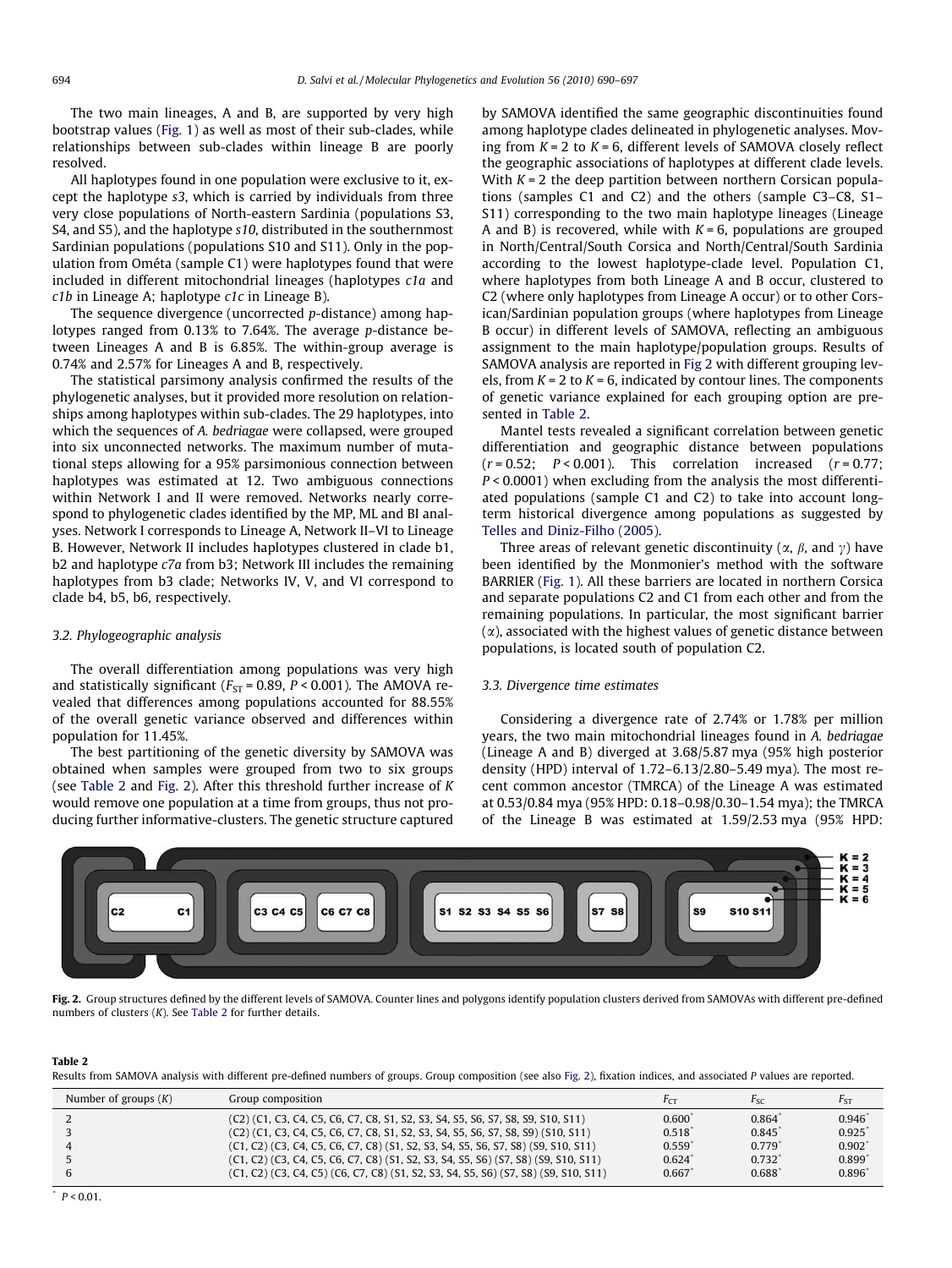0.98–2.34/1.55–3.73 mya); and the TMRCA of the Sardinian clade was estimated at 1.11/1.77 mya (95% HPD: 0.67–1.62/1.08–2.59 mya).

#### 4. Discussion

The analysis of the mitochondrial DNA genealogies across the entire distribution of A. bedriagae revealed a highly structured pattern of geographic differentiation with the occurrence of two main evolutionary lineages, Lineage A restricted to northernmost Corsica and Lineage B widespread all over the remaining range of the species. Almost 90% of the overall mtDNA variation is accounted for by differences among populations. The distribution of haplotypes and their relatedness were geographically structured, with each population carrying exclusive haplotypes (with two slight exceptions in which the same haplotype is shared by neighbouring populations), and with haplotypes clustering with strong correspondence between the clades and their geographical location The genetic differentiation between populations increases with geographic distance following the isolation-by-distance model. The deep phylogeographic break between the two main lineages is placed in Northern Corsica around the Restonica Valley (where haplotypes of Lineage A occur), as revealed by haplotype genealogies and the analysis of putative genetic barriers between populations. Close to Restonica, in the population from Ométa, the syntopic occurrence of haplotypes from both mtDNA lineages A and B suggests the presence of an incomplete phylogeographic barrier between these two lineages occurring from northern inland Corsica to the eastern coast. Based on phylogenetic, Barrier, and SAMOVA analyses, many minor phylogeographic discontinuities exist within Lineage B between Corsican and Sardinian populations and between geographically coherent groups of populations within both islands.

Thus, overall, the pattern of A. bedriagae is characterized by two levels of discontinuities in the geographical distribution of mtDNA diversity: (i) the deep phylogeographic cleft between-lineages in Northern Corsica (Lineage A and B), and (ii) some minor phylogeographic discontinuities within-lineages all over the range of the species, suggesting a complex evolutionary scenario that involves different time-scale processes. According to the sequence divergence between the two lineages and to the two calibrations proposed by [Pinho et al. \(2007\)](#page-7-0), the first evolutionary event concerning the split between lineages A and B from an ancestral population stock would have likely occurred in the Upper Pliocene (5.87–3.68 mya). The within-lineage divergences would have started from the Upper Pleistocene for Lineages B (2.5–1.6 mya), and from the Lower Pleistocene for the Lineage A (0.84– 0.53 mya). These temporal inferences are to be treated with caution given the intrinsic inaccuracy of divergence time estimates based on molecular data ([Ayala, 1997; Rodriguez-Trelles et al.,](#page-6-0) [2004; Heads, 2005; Welch and Bromham, 2005](#page-6-0)). Indeed we considered different available calibrations, with the intention of placing the main events of the evolutionary history of A. bedriagae in a relative time frame rather than to obtain exact dating.

Regarding the evolution of the two main lineages, the phylogeographic discontinuity found in Northern Corsica would suggest long-term extrinsic barriers to genetic exchange between two evolutionarily independent population stocks. The finding of well differentiated evolutionary lineages within Corsica has been observed also in the land snail Solatopupa guidoni (Caziot, 1903) (Gastropoda Pulmonata) based on allozyme and mtDNA data [\(Boato, 1988; Ket](#page-6-0)[maier et al., 2010](#page-6-0)). Interestingly, also in this species the phylogeographic break between two well differentiated haplogroups is placed in North Corsica, separating inland and coastal populations. As in A. bedriagae, in S. guidoni the diversification between Corsican lineages pre-dated the origin and the diversification of the Sardinian populations, suggesting a deeper evolutionary history in Corsica than in Sardinia for both species. By contrast, in several other Corsican/Sardinian species found in Corsica and Sardinia the major segregation among groups of populations or related species is placed between islands (e.g. [Various Authors, 1983, 1996](#page-7-0)). This pattern has been evidenced for example in the endemic salamander genus Euproctus Gené, 1839 including two vicariant species from Corsica and Sardinia (E. montanus (Savi, 1838) and E. platycephalus (Gravenhorst, 1829), respectively), or in the lizard Podarcis tiliguerta (Gmelin, 1789), which likely represents a species complex with at least two evolutionarily independent lineages from Corsica and Sardinia [\(Steinfartz et al., 2002; Harris et al., 2005; Vasconcelos](#page-7-0) [et al., 2006\)](#page-7-0). The emerging discordances in phylogeographic patterns of Corso-Sardinian elements indicate that different evolutionary scenarios underlie their shared distribution pattern. Concerning the unusual pattern of diversity found within Corsica for both S. guidoni and A. bedriagae, it could be tentatively explained by a process of allopatric diversification ([Ketmaier et al.,](#page-7-0) [2010](#page-7-0)), drawing attention to the role and the extent of putative barriers within Corsica in shaping patterns of distribution and differentiation among related species or groups of populations within them. However, it is difficult to identify what determined the prolonged allopatry between population groups in inland Northern Corsica. The occurrence of palaeogeographical barriers can be easily ruled out given the orography and the ancient geological stability of Corsica, suggesting a negligible effect of eustatic sea-level change or of tectonic events in the isolation between regional sets of populations. Given the high altitude of the peaks in North Corsica (2706 m, Monte Cinto), a possible extrinsic barrier to gene flow between the two lineages of A. bedriagae could have been represented by glacier development during cold periods. The occurrence of glaciers has been demonstrated for both Restonica and Tavignano valley (near the phylogeographic barrier observed between Lineage A and B) during the Pleistocene since the maximum glaciation, about 400 or 620 ka ago (J. Kuhlemann, pers. comm.), to the last glacial maximum, 19–23 ka ago [\(Kuhlemann et al., 2005,](#page-7-0) [2008](#page-7-0)). However, we can firmly exclude the presence of glaciers in Corsica during the earliest Pleistocene, 2.5–2.0 mya and Pliocene ([Muttoni et al., 2003, 2007\)](#page-7-0), and thus reject the hypothesis of their role in the evolution of the two major lineages of A. bedriagae. Since A. bedriagae has well defined climatic and habitat requirements ([Bombi et al 2009a,b\)](#page-6-0), palaeoclimatic and palaeoenviromental settings must be considered when analysing the historical onset of putative extrinsic barriers to the dispersion of this lizard. Unfortunately, detailed information about Pliocene climate and vegetation, such as those gathered with palynological records, are not available for Corsica and Sardinia (A. Bertini, pers. comm.; [Favre et al.,](#page-6-0) [2007](#page-6-0)), and we thus cannot compare the pattern of palaeoenvironment distribution with the observed phylogeographic discontinuities.

Regarding the differentiation observed within the two main lineages, the relationships among haplotypes reflect the geographic ordering of localities where haplotypes were found. A fine analysis of the arrangement of clades belonging to Lineage B in the phylogenetic tree topology reveals a trend of North–South structuring of haplotype groups from central Corsica to South Sardinia (subclades b1–b6). This pattern, coupled with the monophyly of the Sardinian populations contrasting to the paraphyletic arrangement of the Corsican population groups, could be interpreted as the result of a ''step-by-step" dispersion process of populations from South Corsica to Sardinia, followed by allopatric differentiation. Nevertheless the branching pattern of the haplotype tree within Lineage B shows very short branches among groups of populations. The hierarchical relationships among clades within Lineage B are not well resolved, and the southern Corsican clade (sub-clade b3) cannot be considered the sister taxon to the Sardinian group (sub-clades b4–b6). Moreover a dispersal hypothesis accounting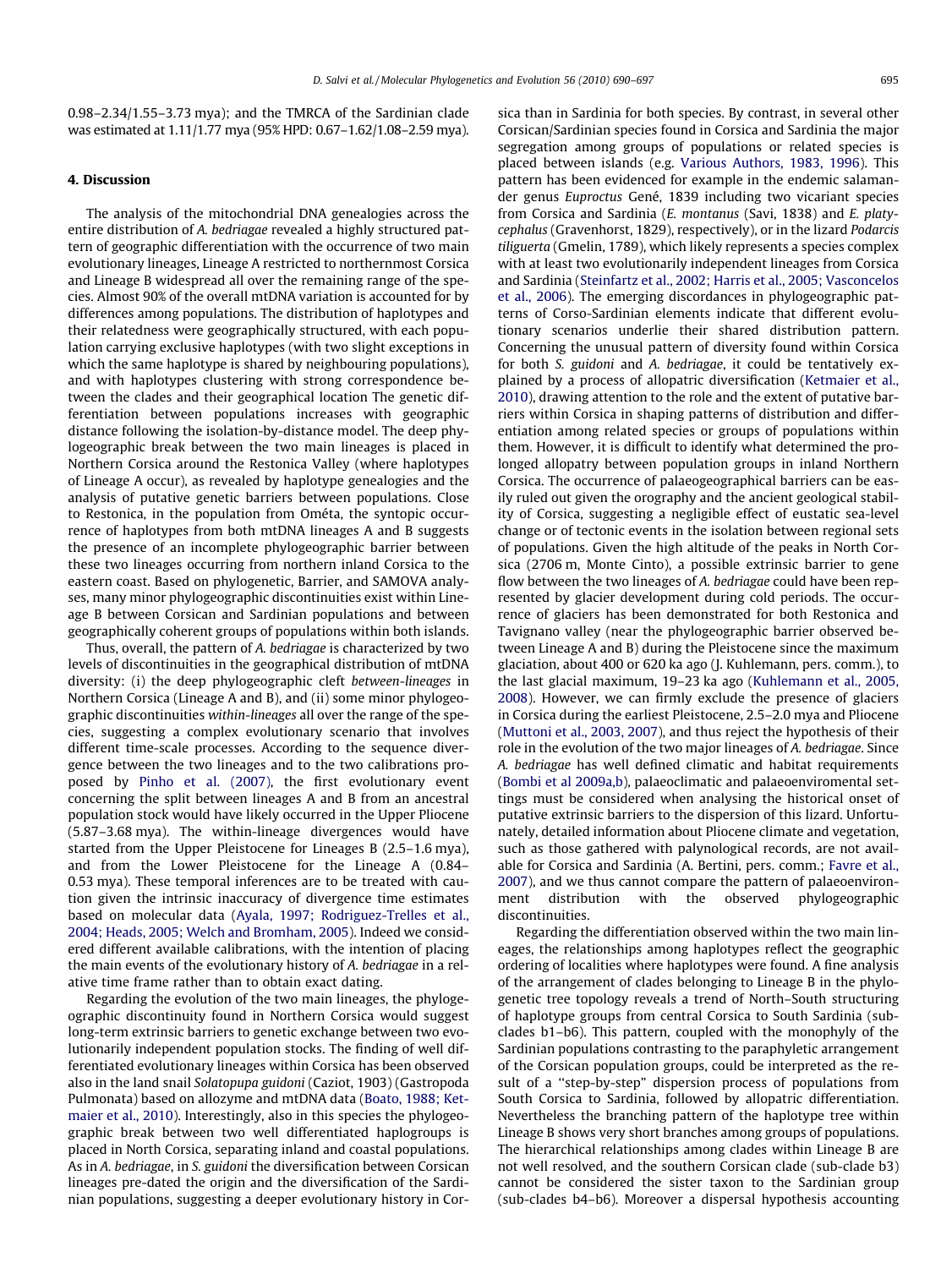<span id="page-6-0"></span>for the origin of Sardinian populations is not supported by the fact that we did not recover a clinal distribution of alleles and southward loss of genetic diversity either at mitochondrial (this study) or allozyme levels [\(Salvi et al., 2009a, 2009b](#page-7-0)). The observed pattern is instead congruent with an almost simultaneous split among population groups driven by allopatric fragmentation. According to molecular clock estimates, the allopatric divergence between Corsican and Sardinian populations started in the Upper Pleistocene and afterwards (1.7–1.1 mya); the Sardinian ancestral population underwent fragmentation into population groups inhabiting North, Central, and South Sardinia. The peculiar biology of A. bedriagae could have played a role in the development of the strong phylogeographic structure resulting from allopatric fragmentation. In fact, as a consequence of its rupiculous habits and its bioclimatic requirements (Bombi et al., 2009a, 2009b), populations tend to be sparsely distributed, with small local effective population sizes, leading to strong genetic-drift effects [\(Patton and](#page-7-0) [Feder, 1981](#page-7-0)).

The evolutionary scenario underlying the within Lineage B pattern of mtDNA variation is consistent with allozyme data reported in [Salvi et al. \(2009b\).](#page-7-0) The overall pattern of genetic structure of A. bedriagae based on allozyme data is characterized by high polymorphism and slight differentiation among populations, which is congruent with a Pleistocenic divergence among them, driven by allopatric fragmentation ([Salvi et al., 2009b\)](#page-7-0).

On the other hand, allozyme and mitochondrial data show a noteworthy discrepancy concerning the major partition into two lineages inferred from mtDNA but not evidenced by allozymes. The allozyme dataset included the same Sardinian populations employed in the present study (sample S1–S11) but only two populations from Corsica, one from the South (sample C7) and the other one from the Restonica Valley in the Northern inland (sample C2). This latter population belongs to a different mtDNA lineage than do the Southern Corsican and Sardinian populations, while appearing slightly differentiated from those populations in analyses of allozyme variation (average Nei (1972) standard genetic distance = 0.022; [Salvi et al., 2009b](#page-7-0)). Although, on average, allozymes require much more time than mtDNA to allow the alleles (or their frequencies) to diverge appreciably, given the estimated time elapsed since the split of the two mtDNA lineages, we would expect some differentiation between these two lineages to occur based on analysis of allozyme variation. The discordance between allozyme and mtDNA can be explained by several processes including differential introgression between nuclear and mitochondrial markers following the secondary contact between the two lineages (Barton and Jones, 1983; Ballard and Whitlock, 2004). However, data on genetic diversity of northernmost Corsican populations are needed to assess the extent and the magnitude of introgressive phenomena for both markers as well as on the occurrence and placement of the hybrid zone between the two evolutionary lineages found in A. bedriagae.

Finally, the deep phylogeographic breaks observed in unrelated organisms in Northern Corsica is an issue that certainly deserves further investigation, including phylogeographic data on additional Corsican animal and plant species, to shed light on the biogeographic and evolutionary processes underlying the origins of the observed patterns of diversity in Corsica.

#### Acknowledgments

We are indebted to A. Bertini, D. Canestrelli, M. Capula, D. Cosentino, M. García-París, V. Ketmaier, T. Kotsakis, A. Kuhlemann, P. Mariottini, and M. Oliverio for useful suggestions and discussions. Molecular clock analyses and use of BEAST have been performed thanks to the valuable advice of D. Canestrelli. We wish to thank V. Bordoni, M. D'Amen, A. Venchi, L. Vignoli and M.A.L.

Zuffi who helped in collecting samples or provided tissue, C. Rato and B.F. Simões for their help with lab work, and the Ente Foreste della Sardegna for logistic support in southern Sardinia.

Lizards were captured and handled under permits from the Italian Ministry of Environment DPN/2D/2003/2267), and the Interreg II and III project – Corsica–Tuscany (province of Livorno and University of Pisa partnership). This study was funded by project PRIN No. 20085YJMTC (to M.A.B.) from Ministero dell'Istruzione, dell'Università e della Ricerca (MIUR, Italy), a thesis grant from Roma Tre University-Ufficio Relazioni Internazionali (to D.S.), and projects PTDC/BIA-BDE/74349/2006 (to D.J.H.), POCI/BIA-BDE/ 55865/2004 and POCI/BIA-BDE/56931/2004 (to M.A.C.) from Fundação para a Ciência e a Tecnologia (FCT, Portugal).

#### References

Alvarez, W., 1972. Rotation of the Corsica–Sardinia microplate. Nature 235, 103– 105.

- Alvarez, W., Cocozza, T., Wezel, F.C., 1974. Fragmentation of Alpine orogenic belt by microplate dispersal. Nature 248, 309–314.
- Arévalo, E., Davis, S.K., Sites, J.W., 1994. Mitochondrial DNA sequence divergence and phylogenetic relationships among eight chromosome races of the Sceloporus grammicus complex (Phrynosomatidae) in central Mexico. Syst. Biol. 43, 387–418.
- Arnold, E.N., 1973. Relationships of the Palaearctic lizards assigned to the genera Lacerta, Algyroides and Psammodromus (Reptilia, Lacertidae). Bull. Br. Mus. Nat. Hist. (Zool.) 25, 289–366.
- Arnold, E.N., Arribas, O., Carranza, S., 2007. Systematics of the Palaearctic and Oriental lizard tribe Lacertini (Squamata: Lacertidae: Lacertinae), with descriptions of eight new genera. Zootaxa 1430, 1–86.
- Arribas, O., 1999. Phylogeny and relationships of the mountain lizards of Europe and Near East (Archeolacerta Mertens, 1921, sensu lato) and their relationships among the Eurasian Lacertid radiation. Russ. J. Herpetol. 6, 1–22.
- Ayala, F.J., 1997. Vagaries of the molecular clock. Proc. Natl. Acad. Sci. USA 94, 7776– 7783.
- Ballard, J.W.O., Whitlock, M.C., 2004. The incomplete natural history of mitochondria. Mol. Ecol. 13, 729–744.
- Barton, N.H., Jones, J.S., 1983. Mitochondrial DNA: new clues about evolution. Nature 306, 317–318.
- Boato, A., 1988. Microevolution in Solatopupa landsnails (Pulmonata Chondrinidae): genetic diversity and founder effects. Biol. J. Linn. Soc. 34, 327–348.
- Bombi, P., Salvi, D., Luiselli, L., Bologna, M.A., 2009a. Modelling correlates of microhabitat use of two sympatric lizards: a model selection approach. Anim. Biol. 59, 109–126.
- Bombi, P., Salvi, D., Vignoli, L., Bologna, M.A., 2009b. Modelling Bedriaga's Rock Lizard distribution: an ensemble approach. Amphibia-Reptilia 30, 413–424.
- Caccone, A., Milinkovitch, M.C., Sbordoni, V., Powell, J.R., 1997. Mithocondrial DNA rates and biogeography in European newts (genus Euproctus). Syst. Biol. 46, 126–144.
- Capula, M., 1996. Evolutionary genetics of the insular lacertid lizard Podarcis tiliguerta: genetic structure and population heterogeneity in a geographically fragmented species. Heredity 77, 518–529.
- Carranza, S., Arnold, E.N., Amat, F., 2004. DNA phylogeny of Lacerta (Iberolacerta) and other Lacertine lizards (Reptilia: Lacertidae): did competition cause longterm mountain restriction? Syst. Biodivers. 2, 57–77.
- Carranza, S., Romano, A., Arnold, E.N., Sotgiu, G., 2008. Biogeography and evolution of European cave salamanders, Hydromantes (Urodela: Plethodontidae), inferred from mtDNA sequences. J. Biogeogr. 35, 724–738.
- Cavazza, W., Wezel, F.C., 2003. The Mediterranean region-a geological primer. Episodes 26, 160–168.
- Clement, M., Posada, D., Crandall, K.A., 2000. TCS: a computer program to estimate gene genealogies. Mol. Ecol. 9, 1657–1660.
- Drummond, A.J., Rambaut, A., 2006. BEAST, Version 1.4. University of Oxford, Oxford.
- Duggen, S., Hoernle, K., van den Bogaard, P., Rupke, L., Morgan, J.P., 2003. Deep roots of the Messinian salinity crisis. Nature 422, 602–606.
- Dupanloup, I., Schneider, S., Excoffier, L., 2002. A simulated annealing approach to define the genetic structure of populations. Mol. Ecol. 11, 2571–2581.
- Excoffier, L., Laval, G., Schneider, S., 2005. ARLEQUIN ver. 3.0: an integrated software package for population genetics data analysis. Evol. Bioinform. Online 1, 47–50.
- Favre, E., François, L., Fluteau, F., Cheddadi, R., Thévenod, L., Suc, J.P., 2007. Messinian vegetation maps of the Mediterranean region using models and interpolated pollen data. Geobios 40, 433–443.
- Fochetti, R., Sezzi, E., Tierno de Figuero, J.M., Modica, M.V., Oliverio, M., 2009. Molecular systematics and biogeography of the western Mediterranean stonefly genus Tyrrhenoleuctra (Insecta, Plecoptera). J. Zool. Syst. Evol. Res. 47, 328–336.
- Fu, J., 2000. Toward the phylogeny of the family Lacertidae Why 4708 base pairs of mtDNA sequences cannot draw the picture. Biol. J. Linn. Soc. 71, 203–217.
- Hall, T.A., 1999. BioEdit: a user-friendly biological sequence alignment editor and analysis program for Windows 95/98/NT. Nucleic Acids Symp. Ser. 41, 95–98.